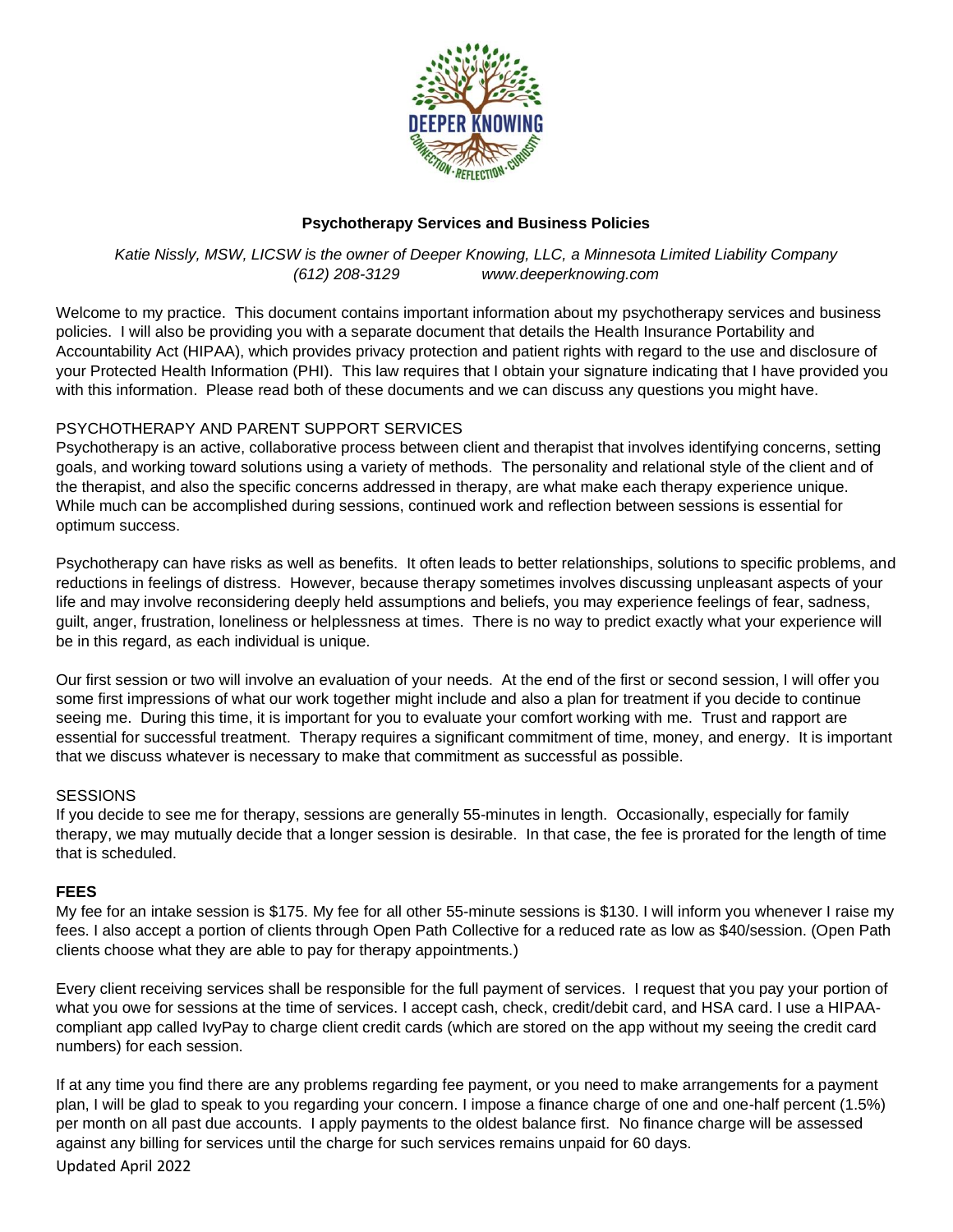## **CANCELLATION POLICY**

**If you miss an appointment and/or do not cancel at least 24 hours in advance, you will be charged the full fee. Of course, if you are suddenly sick/contagious, I will be reasonable and will not charge you for missing an appointment due to illness. I would rather you cancel our appointment than contaminate myself and others with sickness and germs. Please note that insurance does not typically reimburse for missed sessions. \*\*See COVID policy below.**

**In the case of mild illness or inclement weather, I offer virtual appointments in place of in-person appointments. I will not cancel appointments for winter weather; instead, I will offer tele-health, which will be charged at the same rate as in-person appointments.**

#### **INSURANCE**

I am not currently accepting insurance for psychotherapy services. I am NOT an in-network provider. This means you will be personally responsible to pay for services provided. There are benefits and drawbacks of this method, which I am happy to discuss. If you wish to select an alternative provider who accepts your insurance plan, I understand. There is a possibility that I will apply to insurance plans in the future.

While I do not accept insurance for payment, some people who work with me choose to use their health insurance "out-ofnetwork" benefits to help cover the costs of therapy. If you choose to use out-of-network benefits, I am glad to provide you with a receipt ("superbill") for my services, which you can then submit to your health insurance company. I highly recommend calling the number on the back of your insurance card and asking them about Out-of-network (OON) mental health benefits, as each company does things a little differently and some don't offer this benefit at all. OON reimbursement is solely your responsibility and I do not guarantee any reimbursement nor deal directly with insurance companies.

### MINORS AND PARENTS

Clients who are under 18 years of age and their parents should be aware that the law might allow the parents to have information about the minor that would be considered confidential for an adult. Generally, speaking, I ask that parents give up this access. If they agree, I will provide them with general information about their minor's progress and attendance at sessions, unless I feel that the minor is in danger or is a danger to others. I will discuss this with the minor and, if possible, communicate this to the parents with the minor's cooperation.

#### **CONSULTATION**

In order to provide you the best possible service, I seek consultation from colleagues regarding my practice. If I discuss your situation verbally, I will not provide any information that could identify you.

If you are receiving services from other health care professionals, I will need to routinely confer with them about your assessment, counseling plan, and progress for the purpose of coordinating your services. I will not provide any of this information without a copy of your written authorization, either directly to me or directly to the provider asking for the information.

## YOUR RECORDS

Per Minnesota law, I am obliged to keep your record of our work together for 7 years following our last session or, if you are a minor, for  $7$  years past your  $18<sup>th</sup>$  birthday, whichever is later.

#### CONTACTING ME

I am generally available to respond to voice, text and email messages between the hours of 8:00am and 8:00pm, Monday through Friday. I check my messages regularly throughout the day, and periodically in the evenings or on weekends. Although I am not immediately available when I am out of the office or I am in a meeting, I will do my best to respond to you within 24 hours, with the exception of weekends, holidays, and when I am out of town. At those times, I will respond at my earliest opportunity. My voicemail message and email will indicate when I am out of the office for an extended period of time and when I cannot check regularly for messages. I may not be available when you are in crisis. See "In Case of Emergency" below.

### MY SCHEDULE

I currently have limited appointments times throughout the week, with occasional evening and weekend times. I am on occasion away for one or two weeks. I will provide you with the name of a colleague with whom you can meet in my absence, if we determine that it is necessary.

Updated April 2022